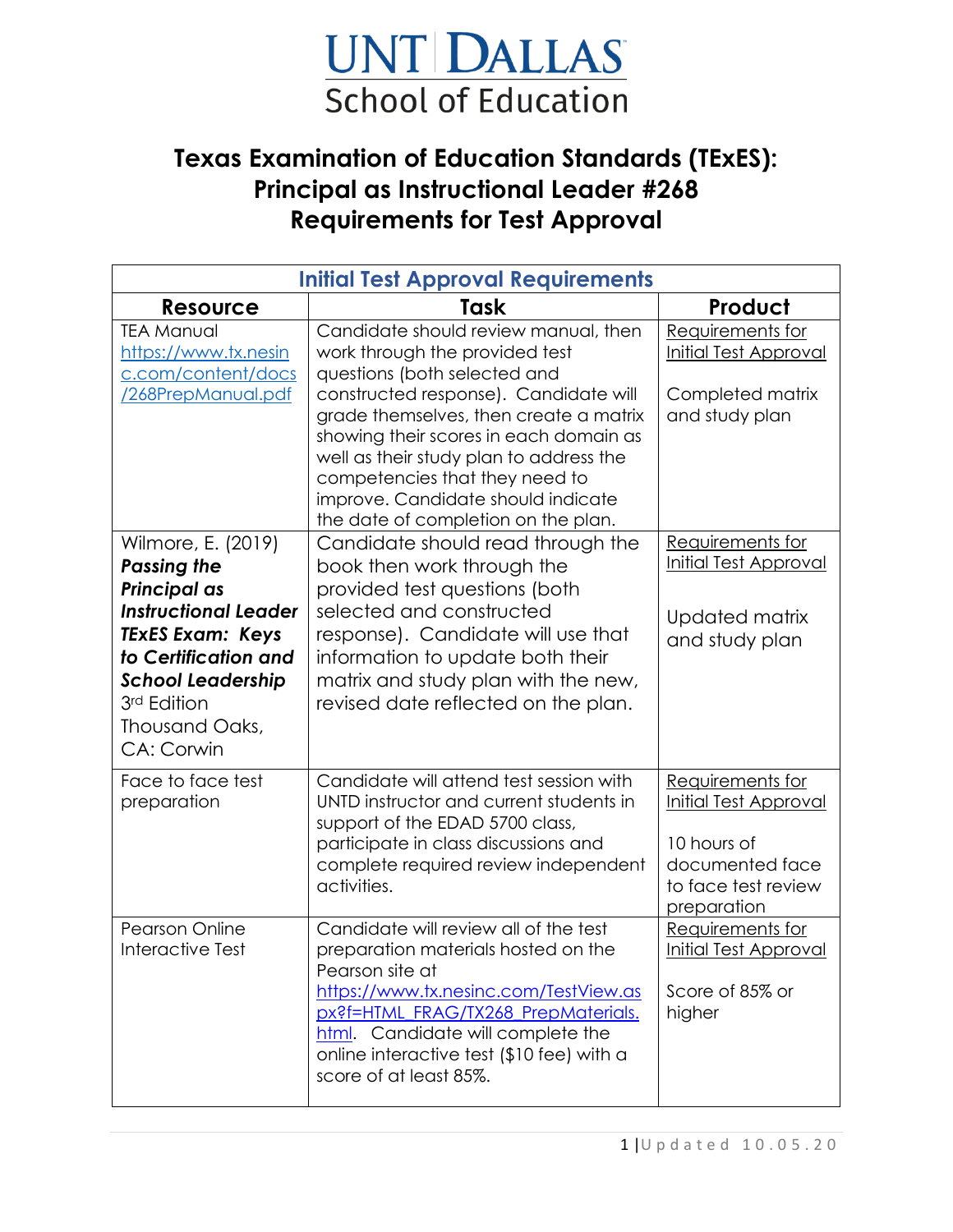## **UNT DALLAS**<br>School of Education

| <b>Requirements for all Retake Testers</b>                                                                                                                                                                                                                                                                                                                                                                                                                                                                                               |  |                                                                                                                                                                                                                                                                                                                                                                                                                                                                                                                                                                       |             |                                                                                                                                                            |  |
|------------------------------------------------------------------------------------------------------------------------------------------------------------------------------------------------------------------------------------------------------------------------------------------------------------------------------------------------------------------------------------------------------------------------------------------------------------------------------------------------------------------------------------------|--|-----------------------------------------------------------------------------------------------------------------------------------------------------------------------------------------------------------------------------------------------------------------------------------------------------------------------------------------------------------------------------------------------------------------------------------------------------------------------------------------------------------------------------------------------------------------------|-------------|------------------------------------------------------------------------------------------------------------------------------------------------------------|--|
| <b>Resource</b>                                                                                                                                                                                                                                                                                                                                                                                                                                                                                                                          |  | Task                                                                                                                                                                                                                                                                                                                                                                                                                                                                                                                                                                  |             | Product                                                                                                                                                    |  |
| Face to face<br>test<br>preparation                                                                                                                                                                                                                                                                                                                                                                                                                                                                                                      |  | Candidate will attend test session with UNTD instructor<br>and current students in support of the EDAD 5700 class,<br>participate in class discussions and complete required<br>review independent activities.                                                                                                                                                                                                                                                                                                                                                        |             | 10 hours of<br>documente<br>d face to<br>face test<br>review and<br>preparation                                                                            |  |
| Test<br>Competenci<br>es Review                                                                                                                                                                                                                                                                                                                                                                                                                                                                                                          |  | Candidate will review the competencies from the<br>unsuccessful test attempt and create a study plan for<br>the missed material. Candidate should read through<br>the book by Wilmore, E. (2019) Passing the Principal as<br><b>Instructional Leader TExES Exam: Keys to Certification</b><br>and School Leadership, 3rd Edition then work through<br>the provided test questions (both selected and<br>constructed response). Candidate will use that<br>information to update both their matrix and study plan<br>with the new, revised date reflected on the plan. |             | Updated<br>matrix and<br>study plan                                                                                                                        |  |
| Certify<br>Teacher                                                                                                                                                                                                                                                                                                                                                                                                                                                                                                                       |  | Candidate will use the Certify Teacher materials at<br>https://www.certifyteacher.com/produtos/detail/princi<br>pal-as-instructional-leader/46. Candidate will<br>complete the online activities and assessment with a<br>score of at least 85%.                                                                                                                                                                                                                                                                                                                      |             | Requiremen<br>ts for Re-<br>take Test<br>Approval<br>Score of<br>85% or<br>higher                                                                          |  |
| <b>Recommendations for Graduates from 2017 and Prior who Need to</b><br>take New Certification Tests (#268 or #368)<br>Given the closeout of the Principal #68 and the addition of two new certification tests and<br>new program alignment, we want our graduates to be successful on TExES. We offer the<br>following options to support your test success given the TExES changes. See Principal<br>Certification Redesign changes at<br>https://tea.texas.gov/Texas_Educators/Educator_Initiatives/Principal_Certification_Redesign. |  |                                                                                                                                                                                                                                                                                                                                                                                                                                                                                                                                                                       |             |                                                                                                                                                            |  |
| Face to face test<br>preparation                                                                                                                                                                                                                                                                                                                                                                                                                                                                                                         |  | We recommend candidates attend<br>test review sessions with a UNTD<br>instructor and current students as a part<br>of the EDAD 5700 class requirements,<br>participate in class dialogue groups,<br>and complete the same in class<br>instructional activities.                                                                                                                                                                                                                                                                                                       | 10 hours of | Recommendations<br>for Re-take Test<br>Approval and<br>Graduates from<br>2017 and Prior Years<br>documented face<br>to face test review<br>and preparation |  |
| Additional<br>Coursework                                                                                                                                                                                                                                                                                                                                                                                                                                                                                                                 |  | Candidates can register for or audit the<br>following courses based on the domain                                                                                                                                                                                                                                                                                                                                                                                                                                                                                     |             | <u>Recommendations</u><br>for Re-take Test                                                                                                                 |  |